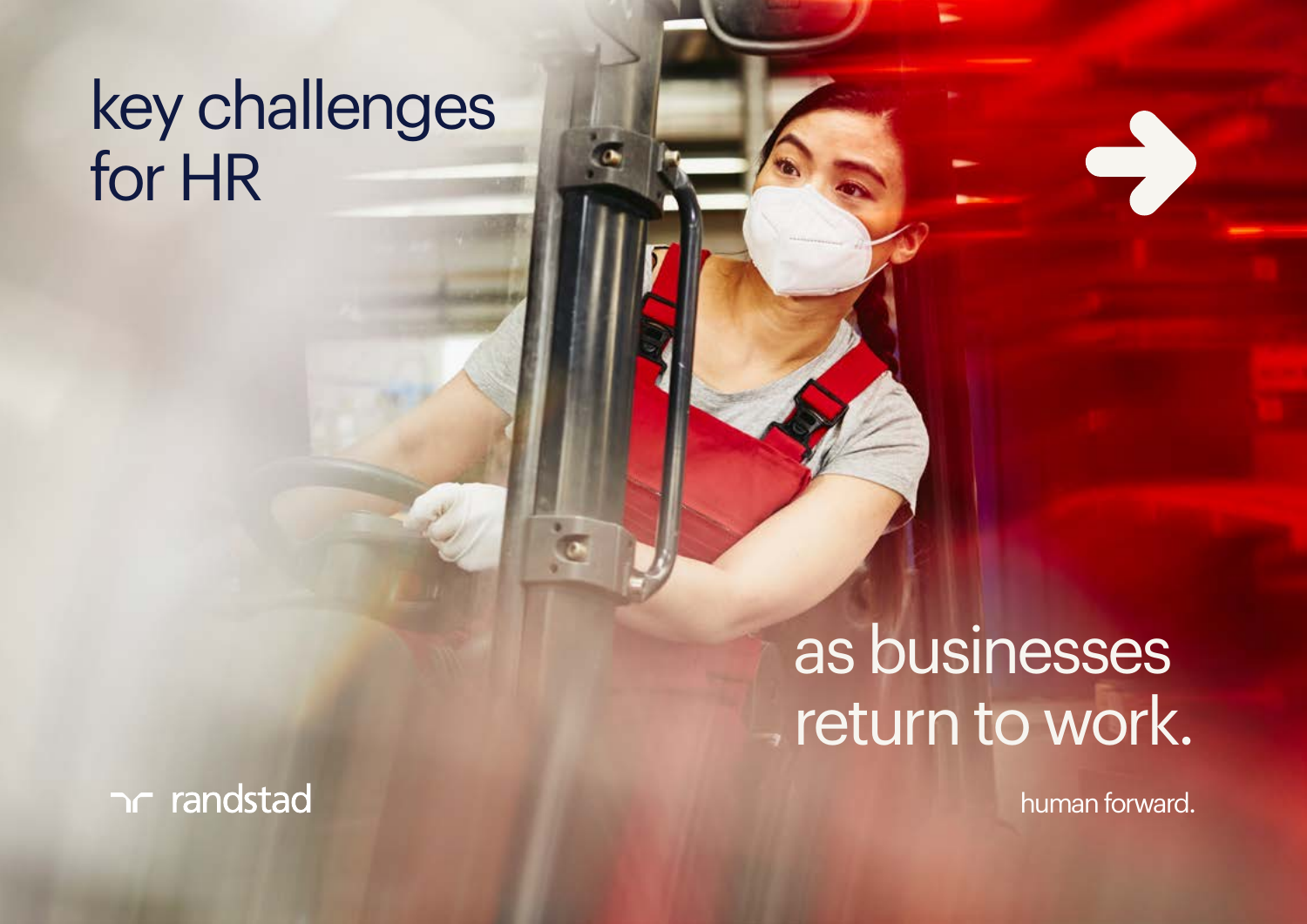## introduction.

As businesses around the world adjust to the new normal in the wake of the COVID-19 pandemic, the HR department will be focused on return-to-work strategies that reflect the unique challenges of this time.

The [COVID-19](https://www.randstad.com/covid-19/) pandemic is a unique situation for modern employers that has given rise to a range of unprecedented challenges. In no area of business is this more evident than HR.

Organizations across the globe are adjusting to the new normal created by this crisis, and the HR department faces the task of helping people get back to work in a healthy, positive and productive way.

Here are four of the most significant workforce challenges you're likely to encounter as your organization adapts to the new reality, and some practical guidance on how to meet them.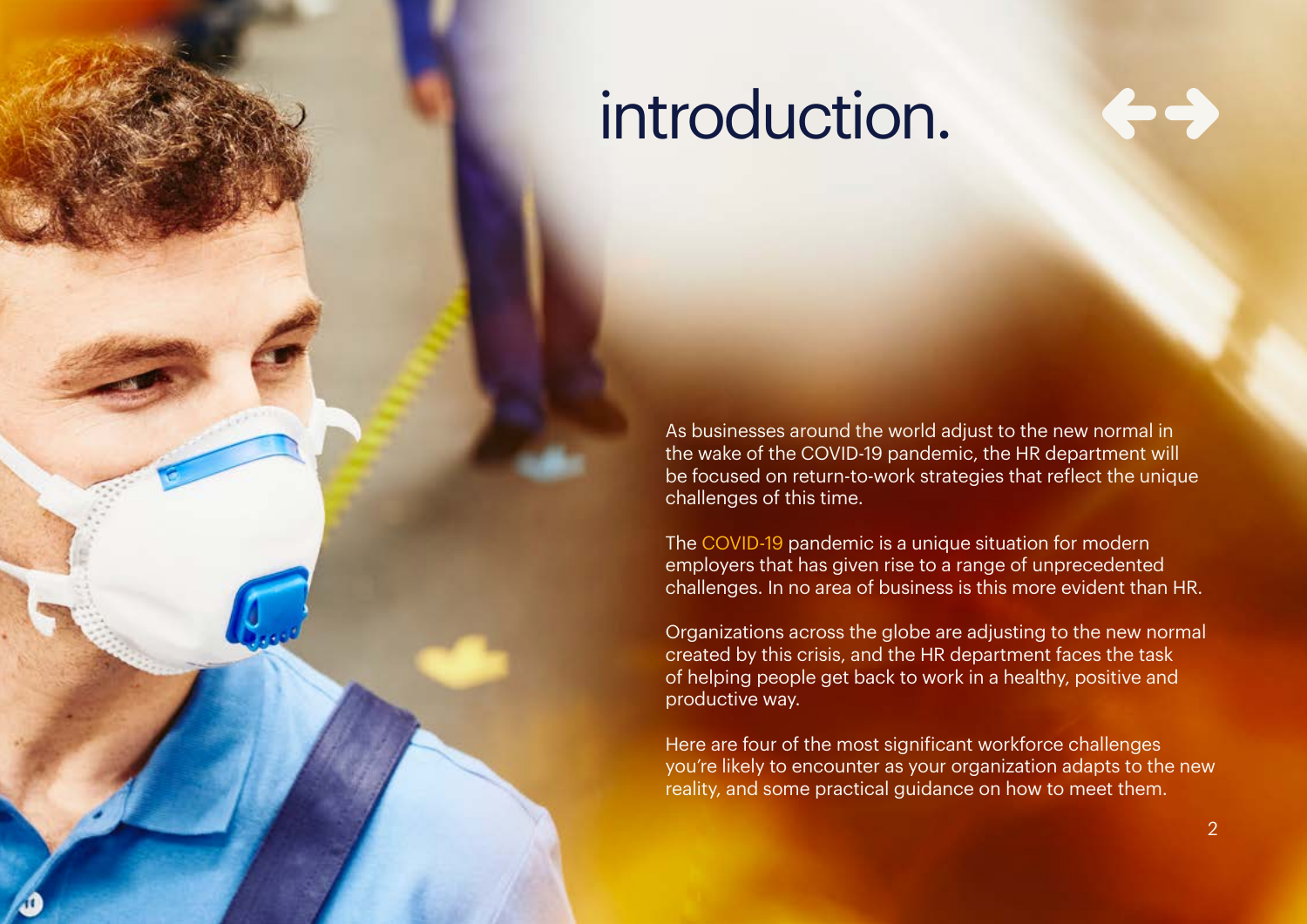# 1. returning to work safely.



First and foremost, the COVID-19 pandemic is a health crisis, so employers and HR managers must ensure their return-to-work plans enable people to come back to their jobs as safely as possible.

Guidelines and protocols on how companies should operate in this new environment will vary between countries, industries and business types, so it's vital to get up-to-date information for your organization from the government. Industry bodies, trade unions and healthcare authorities can also provide useful guidance on what safety measures and precautions you're expected to put in place.



Randstad has teamed up with other HR services industry leaders to produce a range of resources on getting safely back to work [in the new normal.](https://www.randstad.com/safely-back-to-work-in-the-new-normal/) A guide to best practice health and safety [protocols](https://www.randstad.com/ugc/documents/Best-Practice-Health-and-Safety-Protocols.pdf) outlines some of the steps and solutions you could put in place to maintain workforce wellbeing, including:

- staggered lunch and break times to stop people gathering in groups and ease physical distancing
- provision of personal protective equipment
- installation of separators in lunch rooms and common areas
- rearrangement of offices and desks to create more space
- improved ventilation and filtration to remove hazardous particles from the air
- more stringent cleaning and sanitation procedures

Do you need a health & safety protocol? We've captured best practices from across countries and industry sectors.

### [learn more](https://www.randstad.com/contact-randstad/)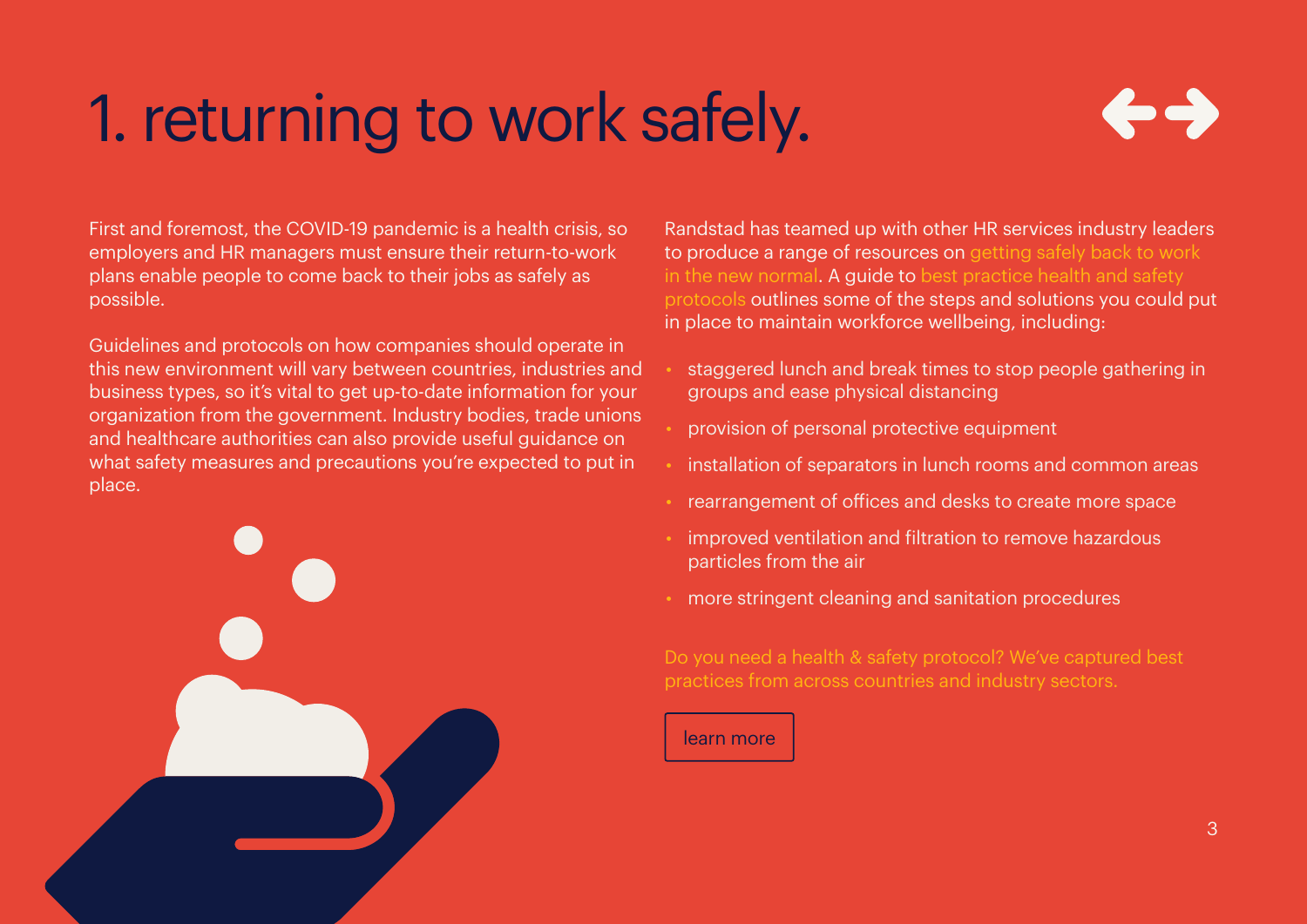how HR can support a safe return One of the most important responsibilities of the HR department at this time is to engage with the workforce and provide as much one-

on-one information and support as possible.

Research has indicated many employees have concerns about returning to the workplace after a long period either working remotely or not working at all, and these individuals will be looking to HR leaders for advice and reassurance.

A YouGov survey for the [Chartered Institute of Personnel and](http://cipd.co.uk/about/media/press/anxious-returning-workplace)  [Development](http://cipd.co.uk/about/media/press/anxious-returning-workplace) (CIPD) - the UK's professional body for HR - found that 44% of people felt anxious about going back to work. The CIPD urged businesses to consider these three questions before bringing people back into the workplace:

- is it essential? If people are able to work from home, they should continue to do so
- is it safe? Protective measures (such as those listed above) should be put in place to reduce the risk of the virus spreading in workplaces
- is it mutually agreed? There must be a dialogue between employers and workers so individual concerns and requirements are taken into account

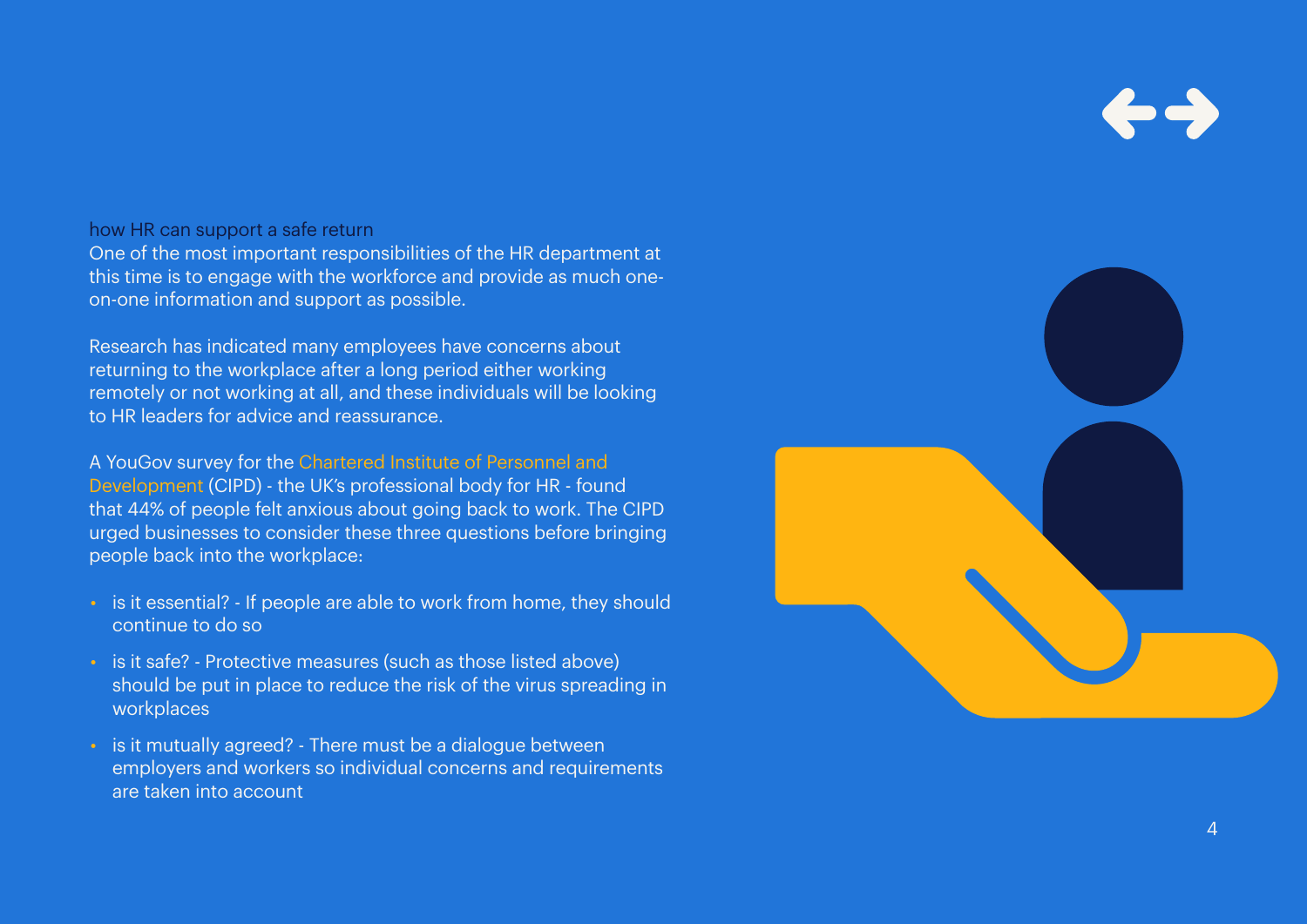# 2. gaps in the workforce.



COVID-19 has had a devastating financial impact on businesses around the world, with many seeing their revenue streams dry up in an extremely short space of time. One of the unfortunate but inevitable consequences of this is an increase in staff layoffs as struggling companies look to cut costs in an effort to stay afloat.

The repercussions of the pandemic for workers have been visible all over the world. In the United States, a further 2.1 million people made unemployment claims in the week ending May 23 2020, according to the [Department of Labor.](https://www.dol.gov/sites/dolgov/files/OPA/newsreleases/ui-claims/20201122.pdf) There have been more than 40 million claims for first-time unemployment benefits since the coronavirus outbreak forced the US economy to shut down in March.

Across the European Union, unemployment is expected to [rise to](https://www.statista.com/statistics/1115276/coronavirus-european-unemployment/)  [9%](https://www.statista.com/statistics/1115276/coronavirus-european-unemployment/) in 2020 before falling to 7.9% in 2021, with Greece, Spain and Italy the worst affected countries and Germany faring the best.

As your business gradually transitions to the new normal in the wake of COVID-19, one of the HR challenges you may encounter is needing to fill gaps in the workforce and secure the workforce capacity you need to restart operations. The HR department will be tasked with rehiring laid-off employees, and if that isn't possible, sourcing new hires and onboarding them as quickly and efficiently as possible.

This is exactly the sort of situation where the benefits of a [flexible staffing solution](https://www.randstad.com/hr-services/staffing/) become clear. Putting flexibility at the heart of your workforce planning will help you meet short-term, unforeseen challenges and scale your labor capacity up and down as you see fit.

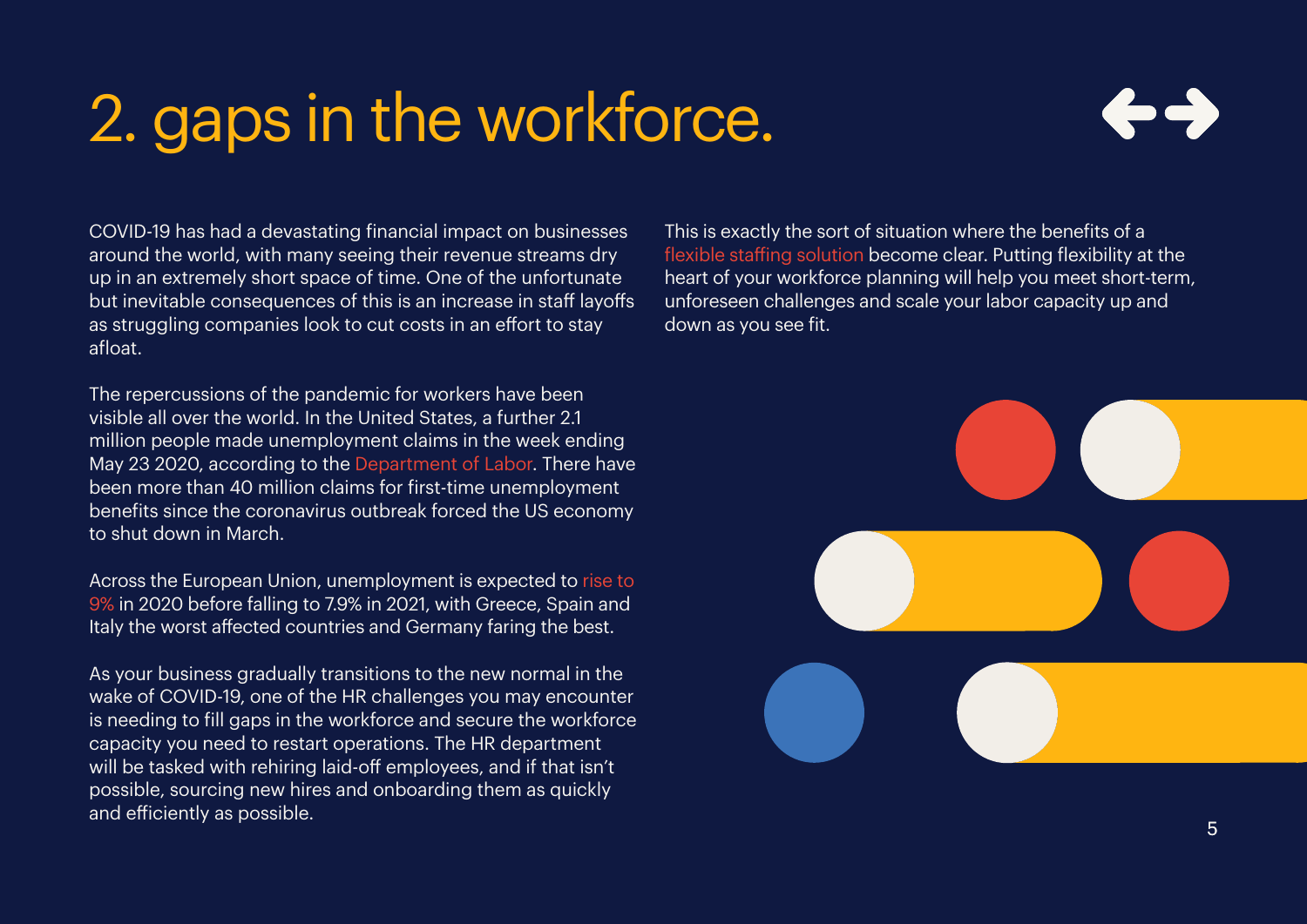# 3. reluctance to return to the workplace.

Some businesses have been forced into the unfortunate position of having to lay people off during the COVID crisis, while many others have had to make big adjustments in how they operate and how their people work. Owing to the physical distancing restrictions enforced by the pandemic, one of the most significant changes has been a large-scale shift to [remote working](https://www.randstad.co.uk/market-insights/workforce-management/managing-a-remote-workforce/).

A report produced by [Slack](https://slackhq.com/report-remote-work-during-coronavirus) showed that an estimated 16 million knowledge workers in the US had started working remotely due to COVID-19 by March 27 - a number that is likely to have increased during April.

Furthermore, a survey of 6,000 office workers across Europe by Okta found that, in the UK, only [one in four respondents](https://www.zdnet.com/article/three-quarters-of-workers-dont-want-to-go-back-to-the-office-full-time/) were eager to make a full return to the workplace, with many showing a preference for a flexible model based on part-time remote working.

So what can the HR department do when you're faced with large portions of your workforce who are quite happy working at home and reluctant to return to the workplace?

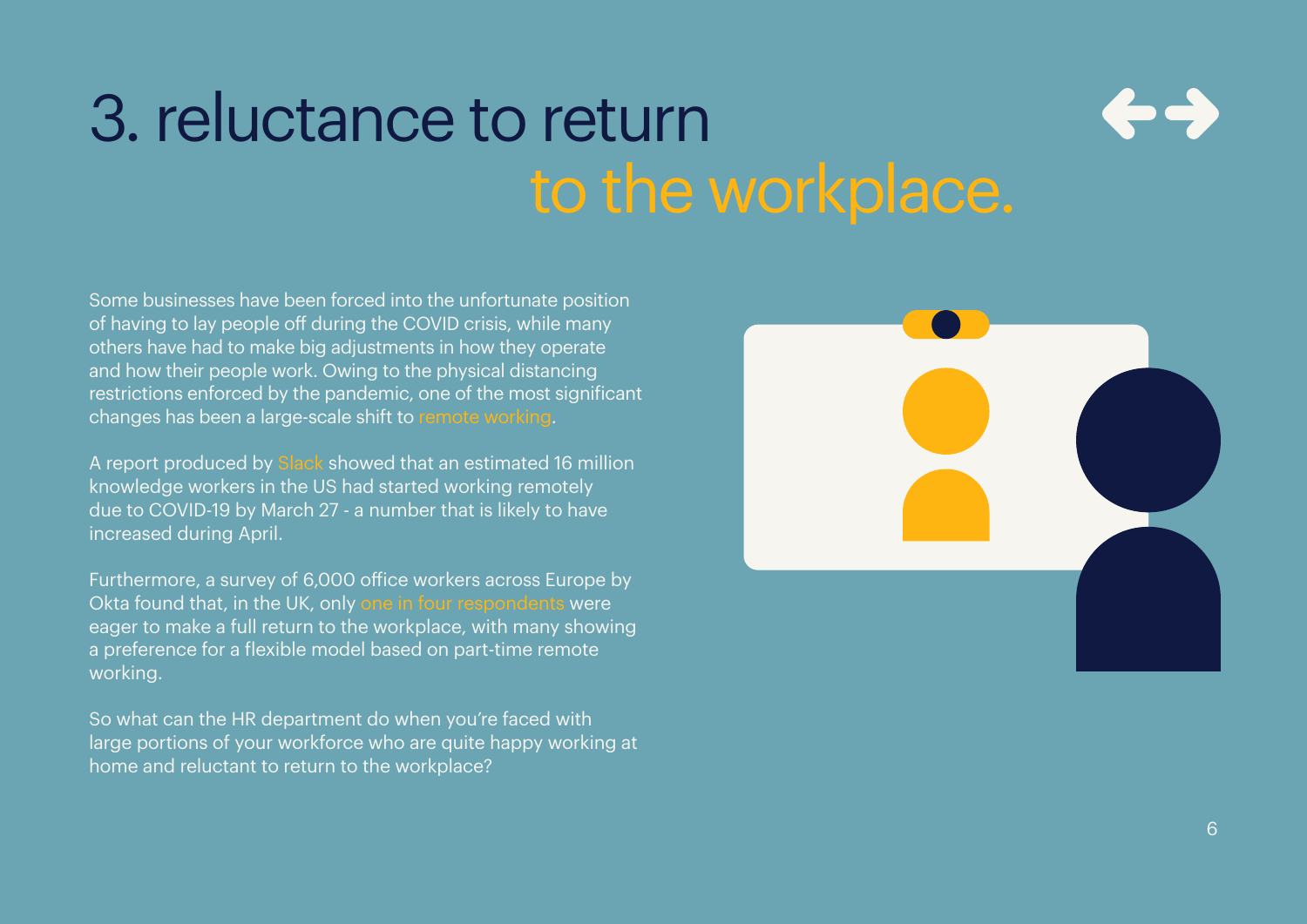The first step is to evaluate how necessary it is for people to make a physical return to work. If your employees have shown they're able to do their jobs effectively from home and it doesn't disadvantage the business in any way, it might be worth sticking with these arrangements for the time being. Your staff will appreciate your demonstration of trust in them and you'll also reduce the risk of the virus spreading in the workplace by allowing people to stay at home.

However, in some industries - manufacturing and construction, for example remote working simply isn't possible or sustainable. If you need people to return to the workplace but they're reluctant to do so, take the time to engage with them one-on-one and listen to their concerns.

Those who are worried about the health implications of returning to the workplace might feel more confident once they hear about the actions and safeguards you're putting in place to protect staff. Develop policies that emphasize employee wellbeing as the organization's top priority and make them available to all workers.

Some people might be reluctant or unable to return to work due to caring responsibilities or because they're self-isolating. In these cases, look for a flexible, constructive solution that ensures you can access the labor you need in the short term, but leaves the door open for employees to return once they're able.

Again, flexible staffing solutions can prove invaluable in this sort of scenario. A [dedicated recruitment partner](https://www.randstad.com/contact-randstad/) can help you meet short-term talent needs at speed, with maximum cost efficiency.

It's also worth considering how you can leverage the potential of modern HR tools and technologies. Platforms like [Gigwalk,](http://www.gigwalk.com/) which is supported by the [Randstad Innovation Fund](https://www.randstad.com/about-randstad/randstad-innovation-fund/), can connect companies with available workers in the gig economy.